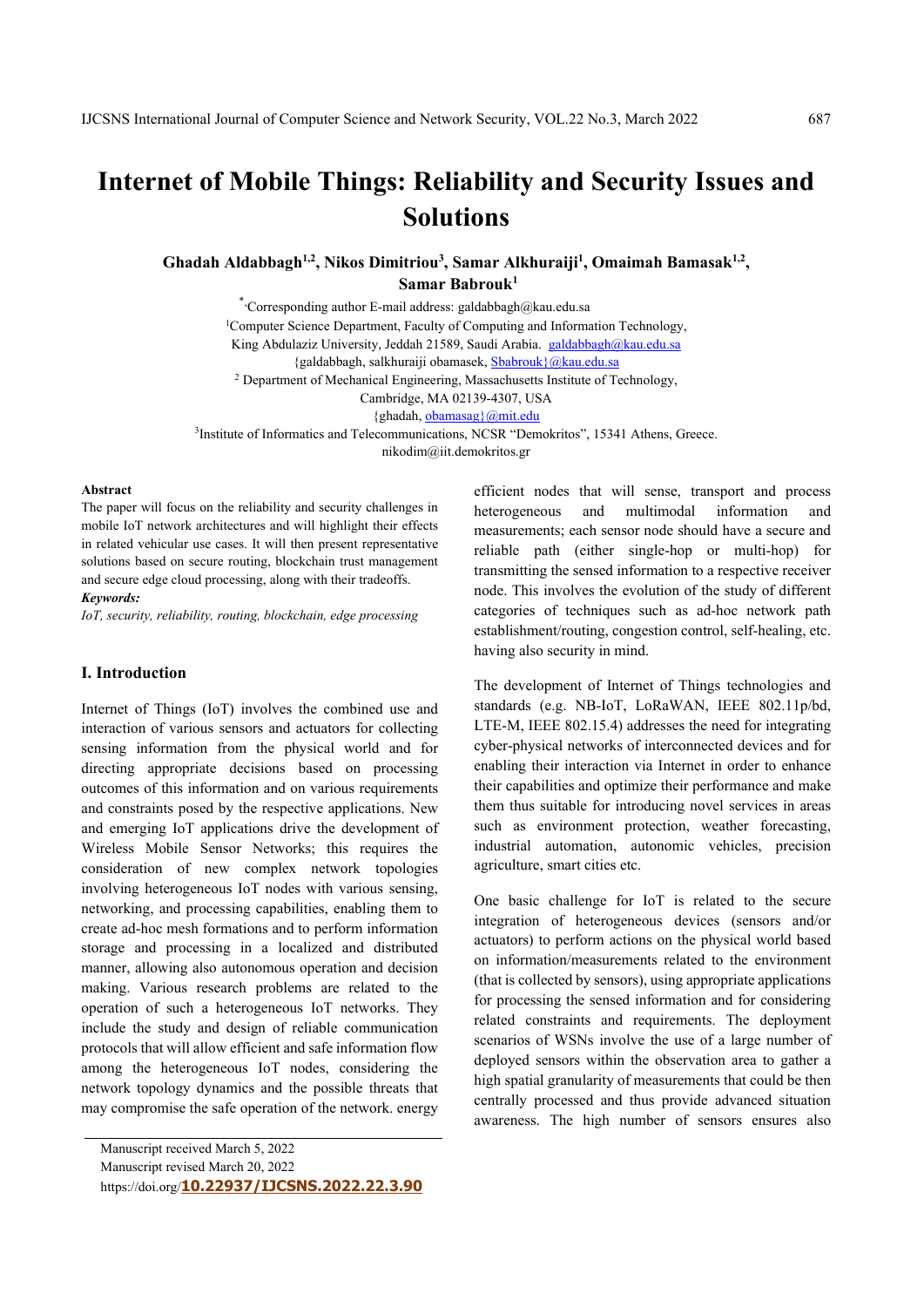knowledge extraction reliability even in cases that some sensors are disabled, by using self-healing properties of the WSN communication network. Another important feature that could enhance the capabilities of a WSN is related to the introduction of clusters of mobile-vehicular sensors (i.e. on board of manned or unmanned vehicles - UxVs) for enhanced information collection of specific areas according to triggers and alarms set off by the measurements of the fixed WSN infrastructure. To do that, the heterogeneous WSN will have to employ different network connectivity topologies (e.g. star, mesh) and radio access network interfaces) that will allow the required connectivity of all sensor nodes and the optimum transport of the sensing information (that may range from low rate measurements to high rate real time video) from the remote nodes (fixed or airborne) towards the information processing entities of the WSN.

IoT systems are based on collecting and processing information as well as on generating specific actuation commands. This collection, exchange and flow of information and commands has to be done in a reliable manner in order to meet the specifications and requirements of the applications and of the infrastructures that utilize them, which in some cases involve considerable long-term capital investments such as smart buildings, factories, hospital, power plants and distribution networks, etc. In most cases the IoT networks need to have self organizing capabilities in order to reconfigure themselves against failure events and malfunctions or in order to adapt the information collection and sensing parameters according to updated application specifications. Reliability is a key requirement for the operation of such complex networks; it includes the following properties [1]: (a) Self-configuration and ability to withstand changing environmental conditions, (b) Long-term usability, (c) Application robustness in the face of uncertain information and (d) Resistance to security problems. In order to achieve the reliable operation of an end-end IoT system and of the supporting applications, it is important to break down the possible issues that may arise in different parts of the end-end connection, or of the information transport/storage and processing subsystems and functionalities, in order to assess the reliability threats and to design efficient countermeasures. These threats may be either caused by occasional malfunctioning of parts of the system or software or may be related to the malicious operation of outside users that aim at compromising the IoT system's operation and gathered information. Therefore,

the objective is to identify solutions that will ensure the IoT network operation reliability resilience and cyber-security. The paper will examine representative techniques and will present their trade-offs in terms of efficiency, overhead and complexity. The paper is organized as follows: Section II provides the analysis of the concepts related to IoT privacy, resilience and cybersecurity. Section III then identifies the main issues and challenges that are related to cybersecurity threats in different points of an IoT system architecture. Following that, in Section IV the paper focuses on specific security threats related to Vehicular Networks and mobile IoT use cases, whereas section V provides representative solutions related to three different categories, namely secure routing, blockchain trust management and secure edge cloud processing and discusses their tradeoffs. Finally, section VI concludes the paper.

## **II. IoT Privacy, Resilience and Cybersecurity concepts**

*IoT Privacy:* Privacy concerns the information related to sensed data, location, and node identity. IoT systems enable the generation and exchange of large volumes of privacysensitive data which makes them attractive targets of various attacks that may exploit the data for user profiling, behavior recording and user surveillance. Such attacks can involve the following [2]: (a) DNS or device fingerprinting to identify specific devices from the monitored network traffic and (b) inference of user activities and behavior based on changes in (even encrypted) device traffic rates.

*IoT Resilience:* Resilience can be interpreted as the capability of a system to respond to external disturbances without experiencing regression or internal perturbations. The key objective of resilience mechanisms is robustness against external attacks, using proactive measures for prevention and effective reactive schemes to recover from any potential damages that may have happened due to the attacks [3]. Resilient IoT frameworks must have increased degree of context and situation awareness in order to effectively monitor all parts of the IoT ecosystem (nodes, networks) for any externally induced malfunctions and misbehaviors. In this context, trust management is also important for ensuring the validity of shared and collected information from different parts of an IoT network. Thus, resilience is closely related to the social dimension of IoT networks, that has been highlighted as one of the most important enablers for IoT evolution [4]. Cyber attacks effectively target the reputation and established trust within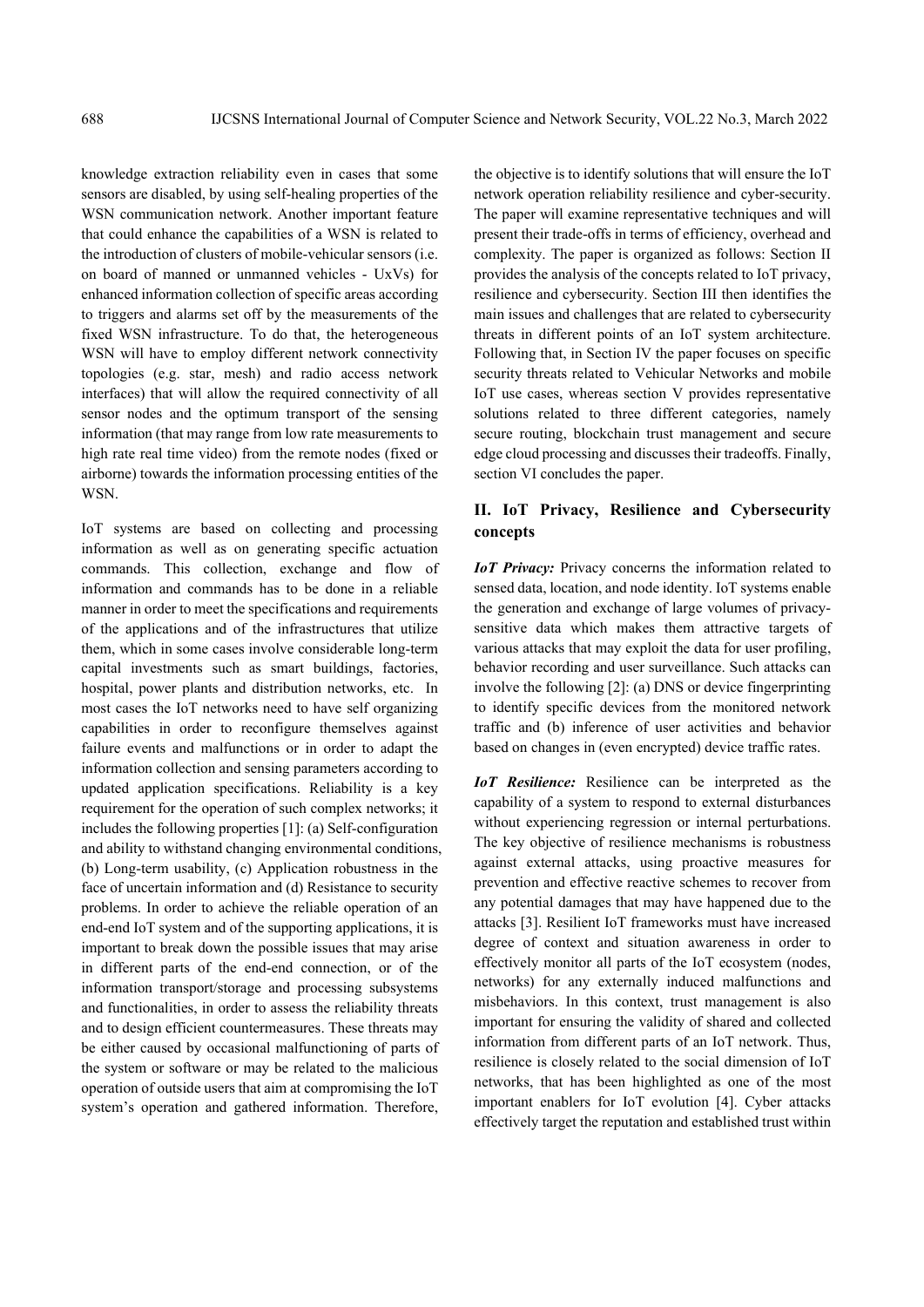an IoT network infrastructure in order to cause instabilities and perturbations and to thus compromise the network's operation.

*IoT Cybersecurity:* Cybersecurity involves all security and privacy features that can be implemented (by design) in any system of connected things, involving decision making intelligence. According to [5], the main cybersecurity threats are the following: (i) Nefarious activity/abuse (e.g. malware, involving malware, exploit kits, DDoS), (ii) Eavesdropping/Interception/hijacking (e.g. 'man in the middle' attacks, session hijacking, network reconnaissance), (iii) Outages (e.g. intentional network or device interruptions or failures), (iv) IT Damage/Loss (e.g. leakage of sensitive information), (v) Failures/malfunctions (e.g. software vulnerabilities, weak passwords, elements' misconfiguration), (vi) Disaster (e.g. equipment failures due to environment or natural disasters), (vii) Physical attacks (e.g. device modification or destruction due to intentional tampering or sabotage). According to the same report, the most critical attack scenarios are the following: (i) Against the administrative IoT systems, (ii) Against sensors, by falsifying their readings and other threshold settings , (iii) Against devices, by directing false commands to them, (iv) Against the communication links among devices and controllers, (v) Against the information flows within the IoT network, (vi) Against actuators, by falsifying their settings, (vii) Exploiting protocol vulnerabilities, (viii) By sequentially compromising multiple mutually

interconnected nodes (Stepping stones attacks), and (ix) Power source compromise and manipulation.

Even though there have been numerous efforts to develop common cybersecurity standards, there are still considerable open security issues related to the operation of cyber-physical systems and IoT, due to the continuous evolution of application scenarios that widen the scope of IoT domains and promote the development of networks with increased complexity and distributed autonomy [6].

#### **III. Identification of main issues & challenges**

Reliability and security threats can be considered to target the following IoT network requirements [7]: (i) Data Confidentiality, that is related the data packets interception, examination and corruption by unauthorized parties/nodes, (ii) Data Integrity, that has to do with the undetected modification of the circulated or stored information by malicious third parties and (iii) Availability, which involves all the cases of devices functioning in a ways different from the predefined ones (e.g. nodes malfunctioning, disabled, compromised, exploited by malicious third parties).

Also, such threats can be taxonomized according to the actual IoT architectural layer to which they belong. The following figure depicts the classification of main IoT reliability and security issues into different IoT architectural layers.



**Figure 1:** Mapping of reliability and security issues on IoT architecture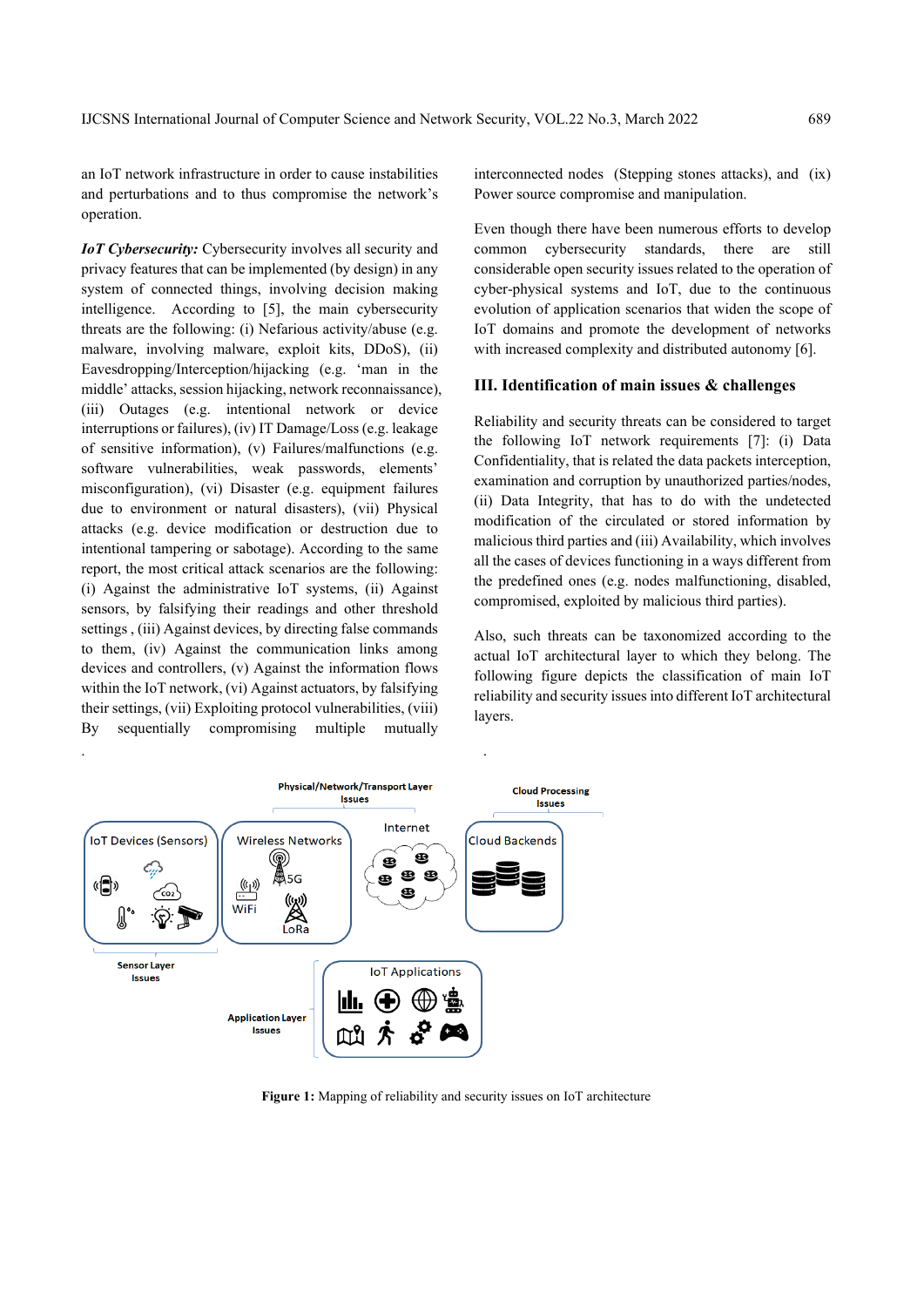*Sensor/ Perception Layer:* IoT and Cyberphysical systems depend heavily on information collected from sensors. Therefore, these systems are vulnerable to spoofing attacks that inject fabricated stimuli to the sensors that cannot be detected, affecting the sensor outputs and the whole system operation.

*Physical Layer:* The physical layer incorporates all the mechanisms and protocols for the collection, framing and transmission of the sensed information via proper wireless or wireline signals between the sensors and information collection nodes. These signals are vulnerable to malicious interception, jamming or even forgery. Also, Denial of Service Attacks can be performed exploiting the wireless interface between the sensors and the IoT network gateways.

*MAC Layer:* Typical threats in the MAC layer are related to 'Man in The Middle' (MITM) spoofing the address resolution protocol (ARP) at the MAC layer and linking an attacker's MAC address to an IoT device's legitimate IP address. This is done via ARP poisoning which uses the fact that each ARP request-response is considered to be trusted and also that network clients can always accept server responses, without distinguishing whether they are legitimate or malicious.

*Network Layer:* In the network layer a common security threat is IP Spoofing in which attackers forge the source IP addresses in IP packets (using legitimate IP addresses of IoT nodes) to perform Distributed Denial of Service (DDoS) attacks. These attacks may be twofold; they are related either to forming clusters of compromised IoT devices (botnets) to generate massive IP traffic floods towards specific target servers or to generate fake requests on behalf of a target and trigger huge amounts of server responses, or to isolate parts of the network by not forwarding incoming traffic (blackhole attacks). In all cases such attacks aim at causing servers' downtime, network saturation and outage.

Also, in the network layer wormhole attacks may be performed, that involve two malicious nodes intruding in an IoT network and setting up a tunnel for re-routing the ordinary traffic generated among the legitimate IoT nodes *Transport Layer*: In the transport layer, TCP is used for ensuring packet transmission reliability and congestion control. It has a mechanism for ensuring error detection of the transmitted data but does not have any security provisions to prevent unauthorized data reception or 'Man in The Middle' attacks. Security can be provided by Secure Sockets Layer SSL and Transport Layer Security TLS protocols, that introduce cryptographic mechanisms, message authentication, key generation, and cipher suites. Traditional 'Air Gap' isolation of SCADA and WSN networks is diminishing or even not possible in current and emerging networks of interconnected objects. There are also many cases of cyber threats in 'air gapped' systems in which attackers may use various means to access remote devises via removable storage media, compromised personal devices or embedded sensors.

*Application Layer:* Message Queue Telemetry Transport (MQTT) relies on TCP and is unencrypted (in the absence of TLS) is vulnerable to Man-In-The-Middle attacks, DDoS attacks and buffer overflow attacks. Also, messages in MQTT are formed using clear text, therefore may include sensitive information and credentials such as usernames and passwords [8]. Also, another threat is related to application 'privilege escalation'; IoT platforms may be compromised to grant to IoT applications excessive access rights to devices and to the messages those devices generate, that may result in attackers gaining control of remote devices and exploiting target IoT networks for performing other attacks such as botnets, DDoS, etc.

*Big Data and Cloud processing:* The Cloud is part of the IoT architecture and usually supports the remote control of the IoT nodes, handling also some resource consuming tasks on their behalf. Attackers may compromise the Cloud authentication system and may get access to IoT control functionalities, taking over the management of the IoT devices and orchestrating various malicious operations, related to either exploiting the collected information or to using the underlying networks for DDoS attacks [8].

## **IV. Threats related to Vehicular Networks and mobile IoT use cases**

This section will present how the aforementioned issues can affect real-time mobile IoT use cases and applications, focusing on smart transportation and vehicular networks. In general, cyber attacks target specific parts of an IoT network. They can try to affect an end node in order to take over its functionalities, download its stored data and information, intercept its network authentication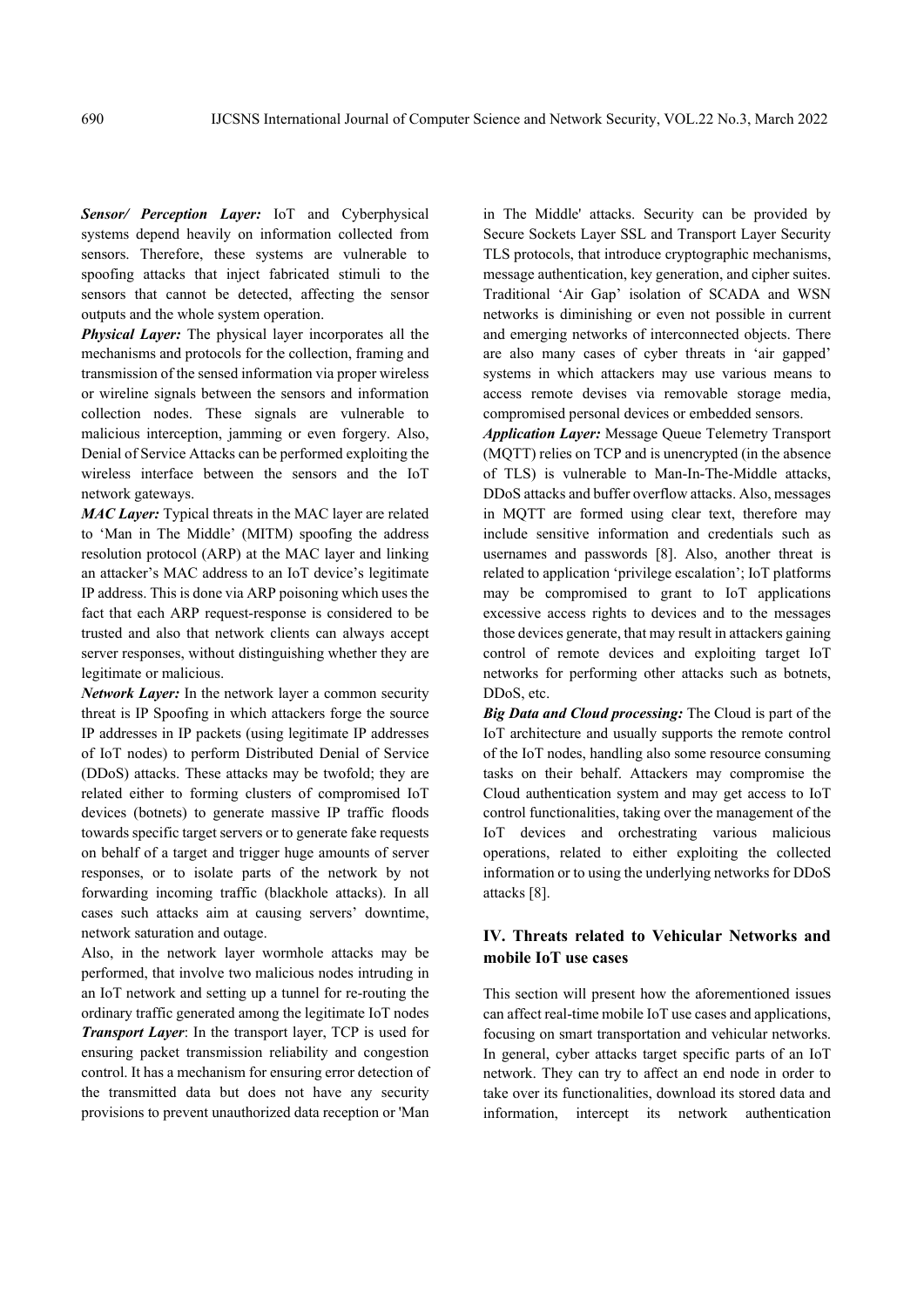credentials and even affect its actuation commands. They can also try to use an effected node in order to perform similar actions in other neighboring network end nodes or even to gain access towards centralized access points or gateways, for gaining control of the whole network or for compromising the data that are stored and processed in edge or remote cloud facilities.

In smart transportation use cases, the attacker may attempt to block the physical link connection between vehicles and Road Side Units (RSUs) by causing excessive interference on their respective wireless control channels. Additionally, the attacker may exploit vulnerabilities at the link and network layer to intervene between two communicating nodes (either vehicles or a vehicle and an RSU) in order to obtain real time vehicular awareness information (e.g. motion and on-board sensor data) and also to take over a vehicle's Controller Area Network (CAN) that regulates critical driving functionalities such as engine control, the braking system, the throttle regulation and the steering wheel manipulation, as well as vehicular environment and comfort settings, as for example the air-conditioning system [9]. As the developing trend is to move from level 0 - where the vehicles will just have embedded automated systems for generating warnings, performing brief interventions (e.g., emergency braking)- towards level 5 robotic vehicles where steering wheel will be optional, one crucial factor will be the degree of the actual resilience of the developed systems in cases of security and privacy attacks. Existing protocols such as IEEE 802.11p and 3GPP C-V2X have to address various threats related to availability, integrity and confidentiality. Indicatively, IEEE 802.11p is susceptible to flooding attacks that may affect the CSMA/CA exponential backoff scheme. LTE-V2X can also be affected by a flooding attack by malicious nodes impersonating legitimate LTE nodes. Additionally, both standards cannot prevent jamming attacks or coalition attacks that affect mainly victim nodes close to the edge of coverage. Also, in the case of both standards various broadcast messages and network information are transmitted without encryption for reducing transmission and processing latency (e.g., time-critical safety information, vehicle location and mobility status information), thus it is feasible for an eavesdropping attacker to access this information and target specific network nodes and resources. Device-Device links are more sensitive to the attacks, due to the absence of authentication control from the base station [11].

## **V. Description of candidate solutions and related tradeoffs**

In order to address the challenges of the aforementioned IoT reliability and security threats, various solutions have been proposed in literature. These solutions can be taxonomized in the following categories:

**Secure Communication and Routing:** The wireless medium allows for performing various attacks to IoT nodes. By adding security layers on the peer-peer and multi-hop communication among the IoT nodes, such vulnerabilities may be addressed, at the cost of increased overhead. Emphasis is given on enhanced cryptography features for user authentication and secure routing also considering path diversity. The architecture assumed by secure routing protocols should involve additional modules performing authentication, encryption, key management and neighbor node trust monitoring. These modules, as show in **Figure 2**, should have an efficient interplay with ordinary routing and forwarding protocols for efficiently securing proactive or reactive routing tables and for assisting in the detection of possible security vulnerabilities and events. Specific nodes may be chosen to perform additional security monitoring tasks according to their resource constraints and mobility patterns [12], to assist in securing the whole network that may consist of nodes with variable energy, storage, computation, mobility, and communication capabilities. Routing procedures rely heavily on the integrity and accuracy of the distributed routing tables that are used by each network node to forward incoming packets towards the appropriate neighboring node. Any malicious nodes that may intervene in the network and advertise incorrect routes may impact the network performance and also the route maintenance mechanisms. Such routing attacks may not be efficiently addressed by protocols running on the link layer (hop-by-hop such as IEEE 802.15.4 link layer security) or on higher -than the network- layers (end-end such as CoAP's DTLS protocol). One method for adding security in routing is to force network nodes joining a network to first authenticate, that may add overhead, considering a large IoT network size. Another security feature may involve the inference of trust metrics for each network node, either based on information exchange among neighboring nodes or with the assistance of third party nodes or even nodes assuming the task of a cluster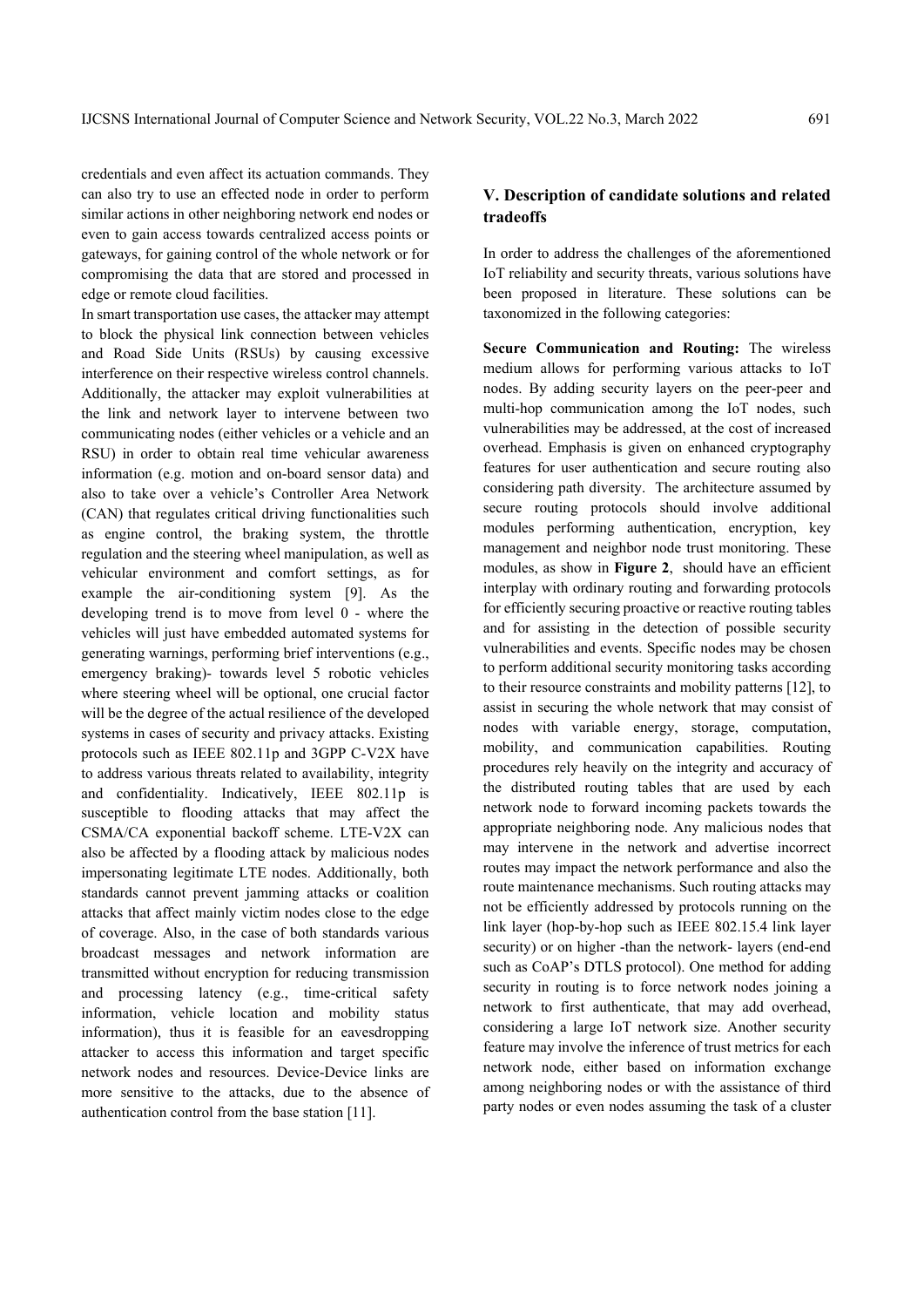head, which again involve additional computation and signaling requirements, that have impact on the network scalability, throughput and energy performance [13]. Key issues that need to be addressed are related to the adaptation of authentication, encryption, key generation and management on IoT protocols running on resourceconstrained devices employing light protocols matching their application features (e.g. 6LowPAN frame header compression and fragmentation).



**Figure 2: Adding security on top of forwarding/routing functionalities** 

**Trust Management**: This is related to the establishment of suitable mechanisms with which all nodes within an IoT network will be validated in order to securely share security features (e.g. cryptographic keys), transmit and receive sensed information elements and actuation commands. This is also related to collective consensus and decision mechanisms as promoted by Blockchain Technologies.

Centralized IoT security solutions are not considered to be capable of addressing the requirements posed by various cybersecurity attacks and by the increasing diversity within heterogeneous IoT networks. In centralized IoT cloud-based systems IoT devices must be identified, authenticated, and connected via cloud servers, therefore all related signaling must be performed via Internet, even if it is related to proximal nodes. This may increase substantially the IoT network rollout cost, may also lead to cases of single points of failure and may as well allow for malicious system manipulation [14]. In contrast, Blockchains can ensure identity security (e.g. addressing identity theft, the cases of rogue public key certificates and man-in-the-middle threats), data security (e.g. addressing unauthorized access of data via access control schemes) and communication security (e.g. by shielding domain name system services and countering attacks such as DDoS) [15].

Blockchains have been under increased interest and research over the past years as means for providing data integrity and decentralized trust in various transactional sectors. They are based on block lists that are cryptographically linked and contain information about the transaction data, block ownership and certification. These lists are distributed among all network nodes (on a peer-peer fashion) and thus are considered as distributed ledgers or databases, whose validity and resilience is based on the consensus of the majority of the participating nodes. Thus, it is very difficult for blockchains to become altered, compromised or modified from malicious parties and therefore they are considered suitable solutions for securely storing, accessing and transferring data. Blockchains involve a series of procedures for establishing peer-peer connectivity, consensus schemes, validation mechanisms that require specific levels of overhead and therefore affect the overall system complexity and computation requirements. Therefore, the actual implementation parameters of Blockchain protocols (e.g. their focus range within a network, their operation on subsets of nodes, the enforcement of consensus algorithms) depend on the actual IoT application requirements and on the specific computation and communication capabilities of the respective IoT nodes.

In [16] the authors propose the use of public Blockchains that store and manage the event messages' sequence and the trust indicators of the vehicles in a reliable and indisputable way. Specific Location Certificates, which play the role of Proofs of Location, are provided to vehicles by legitimate RSUs using corresponding public and private key pairs. Thus, by using the blockchain, all vehicles within an area can verify the trustworthiness of their neighboring peers and can exchange securely their respective messages, with controlled overhead sizes and blockchain growth scalability. Also, assuming that vehicular nodes create individual blocks and exchange them with their neighbors when they are within the same coverage range, as shown in **Figure 3**, it is very challenging to ensure that the blockchain can be maintained due to the topology dynamicity and the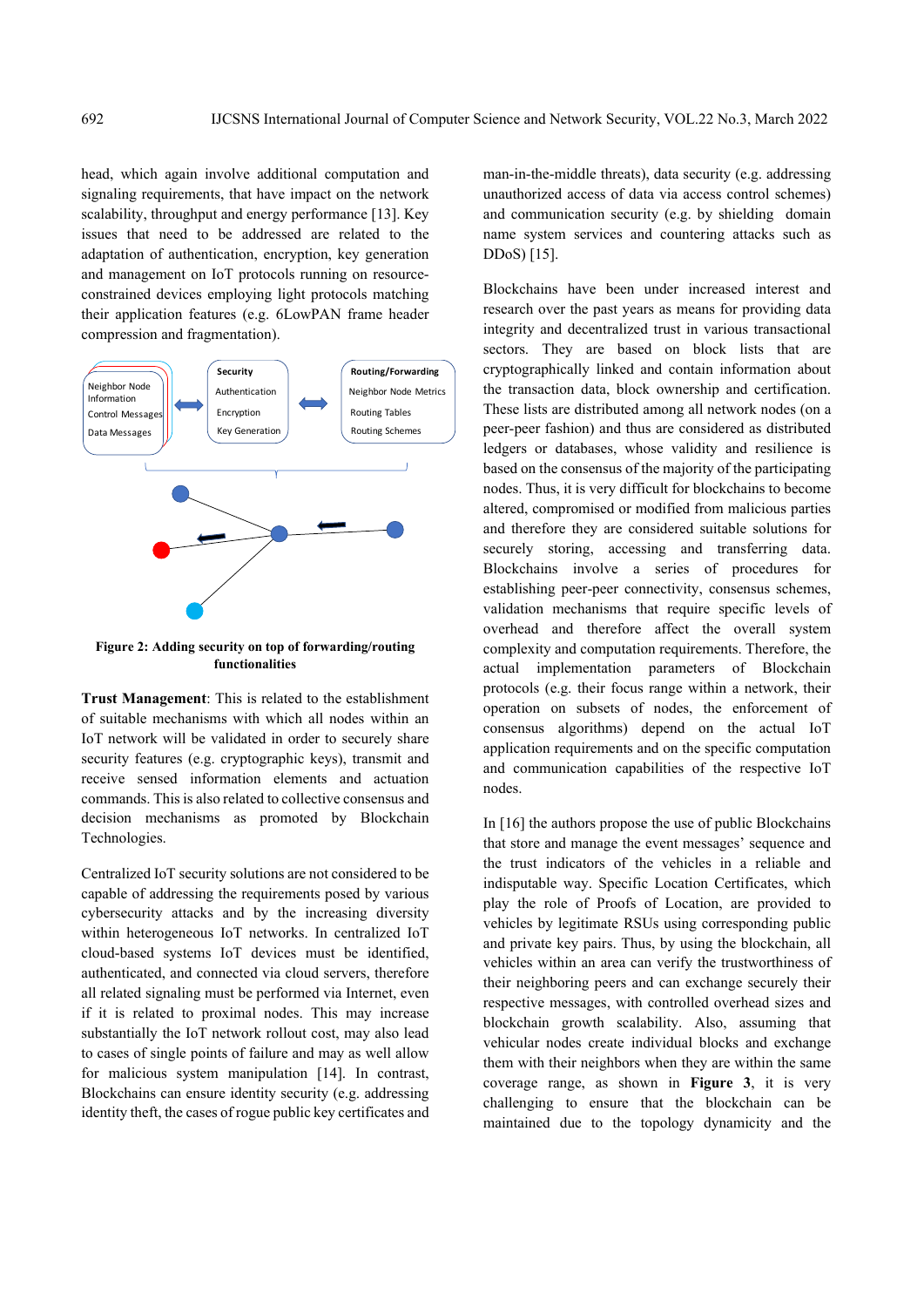intermittent connectivity due to node mobility. The work investigated the stability that can be achieved in vehicular blockchains and identified that it depends on the actual CSMA contention window size (e.g. for based IEEE 802.11p or IEEE 802.11bd), on the coverage range of each node and on the node speeds, that all determine the effectiveness of node connectivity and of the exchange rate of blocks for validation and for including them in the common widespread blockchain.



 **Figure 3: Blockchain concepts for vehicular IoT networks** 

**Secure edge cloud processing**: Novel decentralized architectures involve the use of nodes performing edge cloud processing tasks close to the IoT access networks for improving the network performance and minimizing end-end latency. This trend can be seen as an opportunity and as threat since the introduction of resource unconstrained devices may allow the offloading of security mechanisms of individual resource constrained nodes, but on the other hand such edge/fog nodes may be targeted due to their advanced network monitoring and control capabilities. In IoT architectures it is of great importance to achieve efficient processing of the collected information in order to generate the required control and actuation commands and to address the delay requirements of the respective applications which in some cases may be very demanding (e.g. collision avoidance in autonomous cars, precision manufacturing in smart factories, remote operations in telemedicine etc.) In order to achieve the end-end delay minimization, distributed architectures are being developed, introducing edge

processing nodes that are close to the IoT access networks, leading to mobile edge clouds and fog architectures. Security is a major issue also in such system realizations and appropriate mechanisms should be in place to achieve it. The existence of edge nodes with more computation, storage, communication, and energy capabilities, as well as with a wider scope over the access network, compared to simple IoT devices, may be exploited to implement strong and effective security enforcement as well as intrusion detection schemes. Edge-based security architectures can be taxonomized into *user-centric*, where the user security mechanisms are offloaded to the edge node via a trusted virtual domain and are deviceindependent, *device-centric* , where edge nodes undertake specific security tasks tailored to each individual of IoT device and *end-to-end IoT security*, where secure middleware at edge nodes is used to abstract the IoT devices' heterogeneity and to enable their secure end-end connection [18].

There are obvious challenges in edge-based secure architectures, since edge nodes may be targeted for advanced attacks in order to compromise their network control capabilities and also to exploit the rich information that they acquire from the underlying IoT nodes. Since edge nodes may allow for more resource intensive algorithm and task executions, it is possible to consider the implementation of sophisticated edge cloud-based schemes based on machine learning and data mining, exploiting a reduced volume of collected information and data. This concept is illustrated in **Figure 4**. Also, hierarchical structures consisting of multiple edge nodes communicating with centralized cloud facilities, as suggested in [16], may enhance the effectiveness of edgebased security, shifting towards the cloud a reduced set of operations and minimizing thus the overhead and delay due to centralized processing and control.

Table 1 highlights some properties and issues related to the three abovementioned security enhancements for IoT.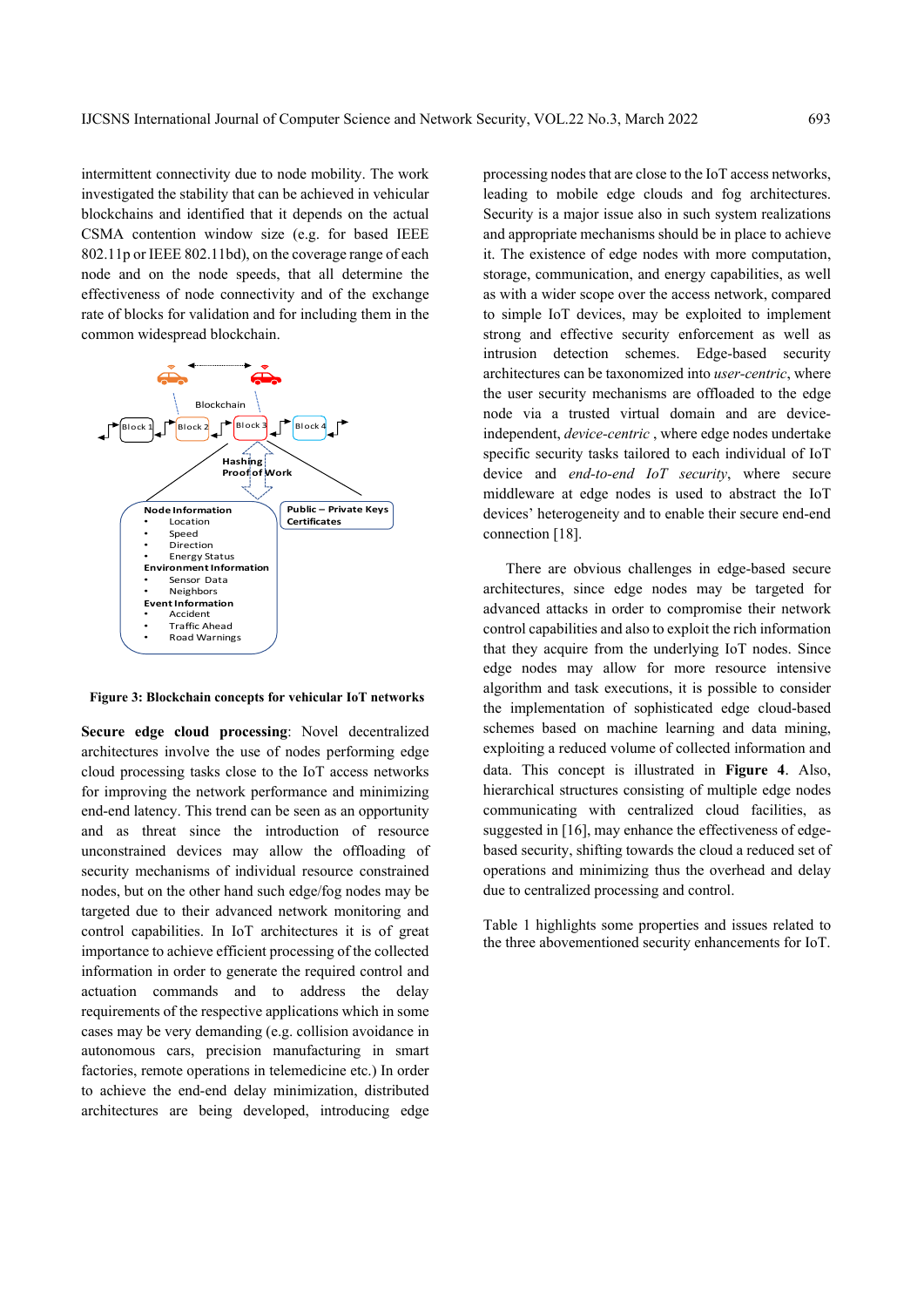



**Table 1** Key Reliability and Security Solutions' tradeoffs

| <b>Secure Routing</b>              | Pros:<br>Reliable and Secure message forwarding<br>Resilience to DoS, MITM, Black/Grayhole attacks<br>Cons:<br>Need for centralized coordination/asymmetric key generation<br>Increased overhead for establishing secure channels<br>Increased delay (also depending on the centralized cloud architecture                                                                                                                                                                                                                                                                                                                                                                        |
|------------------------------------|-----------------------------------------------------------------------------------------------------------------------------------------------------------------------------------------------------------------------------------------------------------------------------------------------------------------------------------------------------------------------------------------------------------------------------------------------------------------------------------------------------------------------------------------------------------------------------------------------------------------------------------------------------------------------------------|
| <b>Blockchain Trust Management</b> | Pros:<br>Distributed Trust Management based on distributed consistent ledger<br>Architecture matching peer-peer IoT networks<br>Resilience to malicious node attacks based on prevailing node consensus<br>Cons:<br>Need for processing power for each miner node hashing functions<br>٠<br>Increased overhead for establishing secure channels and for distributing blockchain updates<br>Increased delay (also depending on the centralized cloud architecture                                                                                                                                                                                                                  |
| <b>Secure Edge Processing</b>      | Pros:<br>Architecture allowing for lower delays due to the closer placement of fog nodes to the IoT access nodes<br>Increased processing functionalities and power for supporting advanced encryption and trust management mechanisms (e.g. Blockchain)<br>Support for latency-critical applications<br>Cons:<br>Increased functionalities in a fog node constitute it as a target for advanced security attacks compromising its operation and stored<br>information<br>Node mobility may require frequent handovers (session migrations) among neighboring edge fog nodes<br>More complicated hierarchical network architecture (remote cloud-edge cloud-access network levels) |

## **VI. Conclusions**

The paper addressed the need for enhancing the reliability, privacy, resilience and security in cyber-physical networks of mobile interconnected devices and identified key related challenges within vehicular use cases, based on specific security threats. Furthermore, the paper highlighted key mechanisms in secure routing, blockchain trust management and secure edge cloud processing that can address these challenges and discussed their tradeoffs.

#### **Acknowledgement**

This paper has been funded by the National Plan for Science, Technology and Innovation (MAARIFAH) – King

Abdulaziz City for Science and Technology - the Kingdom of Saudi Arabia – award number 12-INF 2723-03. The authors also, acknowledge with gratitude the Science and Technology Unit in King Abdulaziz University for technical support.

### **References**

- [1] J. Kempf, J. Arkko, N. Beheshti, K. Yedavalli, "Thoughts on reliability in the Internet of Things", *Proc. Interconnecting Smart Objects Internet Workshop*, pp. 1-4, 2011. [online] https://www.iab.org/wp-content/IAB-uploads/2011/03/Kempf.pdf
- [2] N.Apthorpe, D.Reisman, S.Sundaresan, A.Narayanan, N.Feamster "Spying on the Smart Home: Privacy Attacks and Defenses on